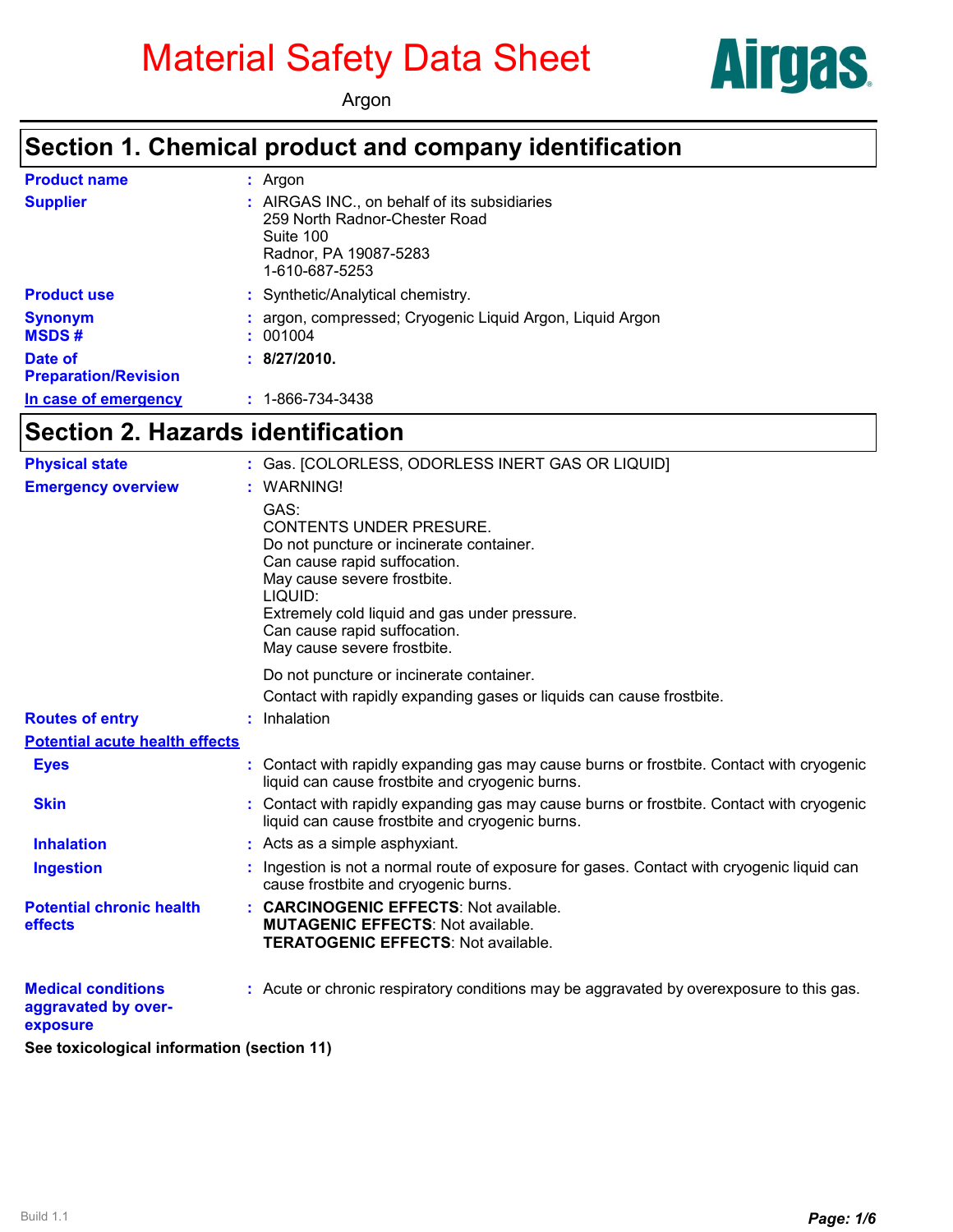#### **Section 3. Composition, Information on Ingredients**

Argon **1988** Tam Argon 200 Tags 7440-37-1 100 Cassacre Depletion [Asphyxiant] **Name CAS number % Volume Exposure limits**

#### **Section 4. First aid measures**

No action shall be taken involving any personal risk or without suitable training.If it is suspected that fumes are still present, the rescuer should wear an appropriate mask or self-contained breathing apparatus.It may be dangerous to the person providing aid to give mouth-to-mouth resuscitation.

| <b>Eye contact</b>  | : Check for and remove any contact lenses. Immediately flush eyes with plenty of water<br>for at least 15 minutes, occasionally lifting the upper and lower eyelids. Get medical<br>attention immediately.                                                                                |
|---------------------|-------------------------------------------------------------------------------------------------------------------------------------------------------------------------------------------------------------------------------------------------------------------------------------------|
| <b>Skin contact</b> | : None expected.                                                                                                                                                                                                                                                                          |
| <b>Frostbite</b>    | : Try to warm up the frozen tissues and seek medical attention.                                                                                                                                                                                                                           |
| <b>Inhalation</b>   | Move exposed person to fresh air. If not breathing, if breathing is irregular or if<br>respiratory arrest occurs, provide artificial respiration or oxygen by trained personnel.<br>Loosen tight clothing such as a collar, tie, belt or waistband. Get medical attention<br>immediately. |
| <b>Ingestion</b>    | : As this product is a gas, refer to the inhalation section.                                                                                                                                                                                                                              |

# **Section 5. Fire-fighting measures**

| <b>Flammability of the product</b>                       | : Non-flammable.                                                                                                                                                         |  |  |  |  |
|----------------------------------------------------------|--------------------------------------------------------------------------------------------------------------------------------------------------------------------------|--|--|--|--|
| <b>Products of combustion</b>                            | : No specific data.                                                                                                                                                      |  |  |  |  |
| <b>Fire-fighting media and</b><br><b>instructions</b>    | : Use an extinguishing agent suitable for the surrounding fire.                                                                                                          |  |  |  |  |
|                                                          | Apply water from a safe distance to cool container and protect surrounding area. If<br>involved in fire, shut off flow immediately if it can be done without risk.       |  |  |  |  |
|                                                          | Contains gas under pressure. In a fire or if heated, a pressure increase will occur and<br>the container may burst or explode.                                           |  |  |  |  |
| <b>Special protective</b><br>equipment for fire-fighters | : Fire-fighters should wear appropriate protective equipment and self-contained breathing<br>apparatus (SCBA) with a full face-piece operated in positive pressure mode. |  |  |  |  |
|                                                          |                                                                                                                                                                          |  |  |  |  |

# **Section 6. Accidental release measures**

| <b>Personal precautions</b>      | Immediately contact emergency personnel. Keep unnecessary personnel away. Use<br>suitable protective equipment (section 8). Shut off gas supply if this can be done safely.<br>Isolate area until gas has dispersed. |
|----------------------------------|----------------------------------------------------------------------------------------------------------------------------------------------------------------------------------------------------------------------|
| <b>Environmental precautions</b> | Avoid dispersal of spilled material and runoff and contact with soil, waterways, drains<br>and sewers.                                                                                                               |
| <b>Methods for cleaning up</b>   | Immediately contact emergency personnel. Stop leak if without risk. Note: see section 1<br>for emergency contact information and section 13 for waste disposal.                                                      |

# **Section 7. Handling and storage**

**Handling :**

High pressure gas. Do not puncture or incinerate container. Use equipment rated for cylinder pressure. Close valve after each use and when empty. Protect cylinders from physical damage; do not drag, roll, slide, or drop. Use a suitable hand truck for cylinder movement. Never allow any unprotected part of the body to touch uninsulated pipes or vessels that contain cryogenic liquids. Prevent entrapment of liquid in closed systems or piping without pressure relief devices. Some materials may become brittle at low temperatures and will easily fracture.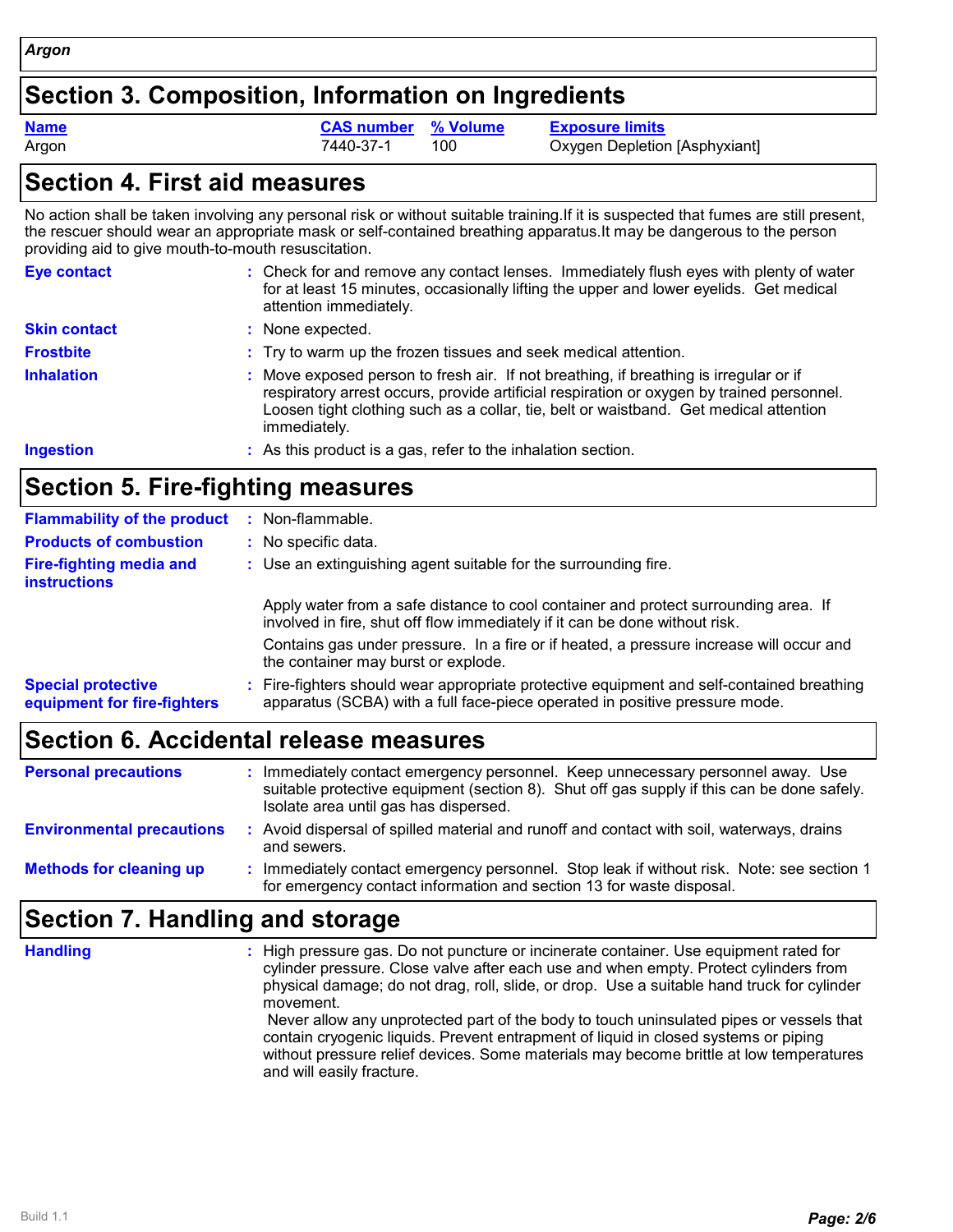*Argon*

**Storage :**

Cylinders should be stored upright, with valve protection cap in place, and firmly secured to prevent falling or being knocked over. Cylinder temperatures should not exceed 52 °C  $(125 °F)$ .

For additional information concerning storage and handling refer to Compressed Gas Association pamphlets P-1 Safe Handling of Compressed Gases in Containers and P-12 Safe Handling of Cryogenic Liquids available from the Compressed Gas Association, Inc.

#### **Section 8. Exposure controls/personal protection**

| <b>Engineering controls</b>                            | : Use only with adequate ventilation. Use process enclosures, local exhaust ventilation or<br>other engineering controls to keep worker exposure to airborne contaminants below any<br>recommended or statutory limits.                                                                                                    |
|--------------------------------------------------------|----------------------------------------------------------------------------------------------------------------------------------------------------------------------------------------------------------------------------------------------------------------------------------------------------------------------------|
| <b>Personal protection</b>                             |                                                                                                                                                                                                                                                                                                                            |
| <b>Eyes</b>                                            | : Safety eyewear complying with an approved standard should be used when a risk<br>assessment indicates this is necessary to avoid exposure to liquid splashes, mists or<br>dusts.                                                                                                                                         |
|                                                        | When working with cryogenic liquids, wear a full face shield.                                                                                                                                                                                                                                                              |
| <b>Skin</b>                                            | Personal protective equipment for the body should be selected based on the task being<br>performed and the risks involved and should be approved by a specialist before handling<br>this product.                                                                                                                          |
| <b>Respiratory</b>                                     | : Use a properly fitted, air-purifying or air-fed respirator complying with an approved<br>standard if a risk assessment indicates this is necessary. Respirator selection must be<br>based on known or anticipated exposure levels, the hazards of the product and the safe<br>working limits of the selected respirator. |
|                                                        | The applicable standards are (US) 29 CFR 1910.134 and (Canada) Z94.4-93                                                                                                                                                                                                                                                    |
| <b>Hands</b>                                           | : Chemical-resistant, impervious gloves complying with an approved standard should be<br>worn at all times when handling chemical products if a risk assessment indicates this is<br>necessary.                                                                                                                            |
|                                                        | Insulated gloves suitable for low temperatures                                                                                                                                                                                                                                                                             |
| <b>Personal protection in case</b><br>of a large spill | : Self-contained breathing apparatus (SCBA) should be used to avoid inhalation of the<br>product.                                                                                                                                                                                                                          |
| <b>Product name</b>                                    |                                                                                                                                                                                                                                                                                                                            |
| argon                                                  | Oxygen Depletion [Asphyxiant]                                                                                                                                                                                                                                                                                              |

**Consult local authorities for acceptable exposure limits.**

# **Section 9. Physical and chemical properties**

| <b>Molecular weight</b>           | $: 39.95$ g/mole                                              |  |
|-----------------------------------|---------------------------------------------------------------|--|
| <b>Molecular formula</b>          | : Ar                                                          |  |
| <b>Boiling/condensation point</b> | : $-185.7^{\circ}$ C ( $-302.3^{\circ}$ F)                    |  |
| <b>Melting/freezing point</b>     | $: -189.2^{\circ}C (-308.6^{\circ}F)$                         |  |
| <b>Critical temperature</b>       | : $-122.4^{\circ}$ C ( $-188.3^{\circ}$ F)                    |  |
| <b>Vapor density</b>              | : $1.38$ (Air = 1). Liquid Density@BP: 87 lb/ft3 (1393 kg/m3) |  |
| <b>Specific Volume (ft 3/lb)</b>  | : 9.70874                                                     |  |
| Gas Density (lb/ft 3)             | : 0.103                                                       |  |

# **Section 10. Stability and reactivity**

| <b>Stability and reactivity</b>                   | : The product is stable.                                                                                |
|---------------------------------------------------|---------------------------------------------------------------------------------------------------------|
| <b>Hazardous decomposition</b><br><b>products</b> | Under normal conditions of storage and use, hazardous decomposition products should<br>not be produced. |
| <b>Hazardous polymerization</b>                   | Under normal conditions of storage and use, hazardous polymerization will not occur.                    |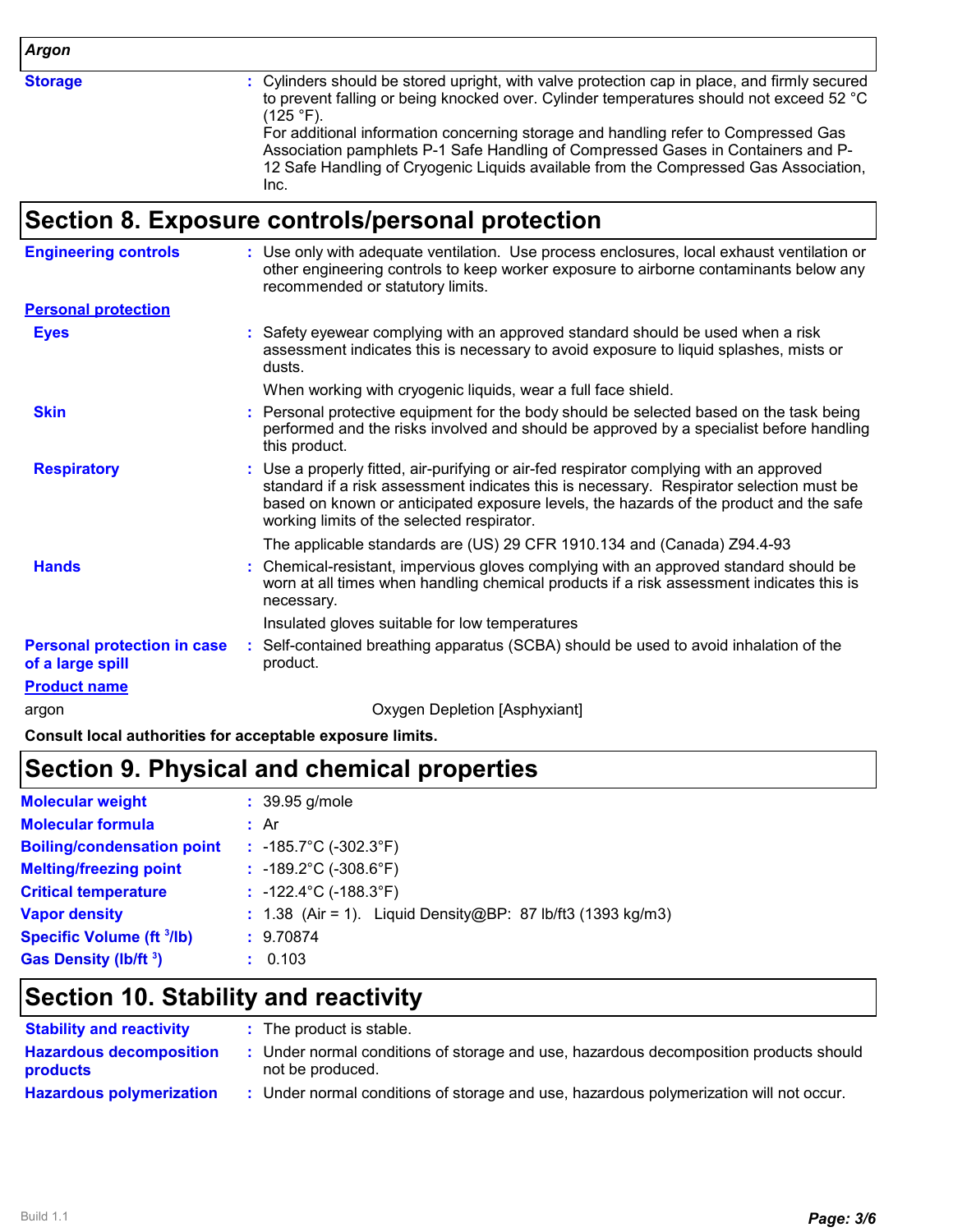# **Section 11. Toxicological information**

| <b>Toxicity data</b>                    |                                                                                                                         |
|-----------------------------------------|-------------------------------------------------------------------------------------------------------------------------|
| <b>Other toxic effects on</b><br>humans | : No specific information is available in our database regarding the other toxic effects of<br>this material to humans. |
| <b>Specific effects</b>                 |                                                                                                                         |
| <b>Carcinogenic effects</b>             | : No known significant effects or critical hazards.                                                                     |
| <b>Mutagenic effects</b>                | : No known significant effects or critical hazards.                                                                     |
| <b>Reproduction toxicity</b>            | : No known significant effects or critical hazards.                                                                     |
|                                         |                                                                                                                         |

# **Section 12. Ecological information**

| <b>Aquatic ecotoxicity</b>         |                                                     |
|------------------------------------|-----------------------------------------------------|
| Not available.                     |                                                     |
| <b>Environmental fate</b>          | : Not available.                                    |
| <b>Environmental hazards</b>       | : No known significant effects or critical hazards. |
| <b>Toxicity to the environment</b> | : Not available.                                    |

### **Section 13. Disposal considerations**

**Product removed from the cylinder must be disposed of in accordance with appropriate Federal, State, local regulation.Return cylinders with residual product to Airgas, Inc.Do not dispose of locally.**

# **Section 14. Transport information**

| <b>Regulatory</b><br>information | <b>UN number</b>               | <b>Proper shipping</b><br>name                               | <b>Class</b> | <b>Packing group</b>  | <b>Label</b> | <b>Additional</b><br>information                                                                                                                                                                        |
|----------------------------------|--------------------------------|--------------------------------------------------------------|--------------|-----------------------|--------------|---------------------------------------------------------------------------------------------------------------------------------------------------------------------------------------------------------|
| <b>DOT Classification</b>        | <b>UN1006</b>                  | ARGON,<br><b>COMPRESSED</b>                                  | 2.2          | Not applicable (gas). |              | Limited<br>quantity<br>Yes.                                                                                                                                                                             |
|                                  | <b>UN1951</b>                  | Argon, refrigerated<br>liquid                                |              |                       |              | Packaging<br>instruction<br>Passenger<br>aircraft<br>Quantity<br>limitation:<br>75 kg<br>Cargo aircraft<br>Quantity<br>limitation:<br>150 kg                                                            |
| <b>TDG Classification</b>        | <b>UN1006</b><br><b>UN1951</b> | ARGON,<br><b>COMPRESSED</b><br>Argon, refrigerated<br>liquid | 2.2          | Not applicable (gas). |              | <b>Explosive</b><br><b>Limit and</b><br>Limited<br>Quantity<br><b>Index</b><br>0.125<br>Passenger<br><b>Carrying</b><br><b>Road or Rail</b><br><b>Index</b><br>75<br><b>Special</b><br>provisions<br>42 |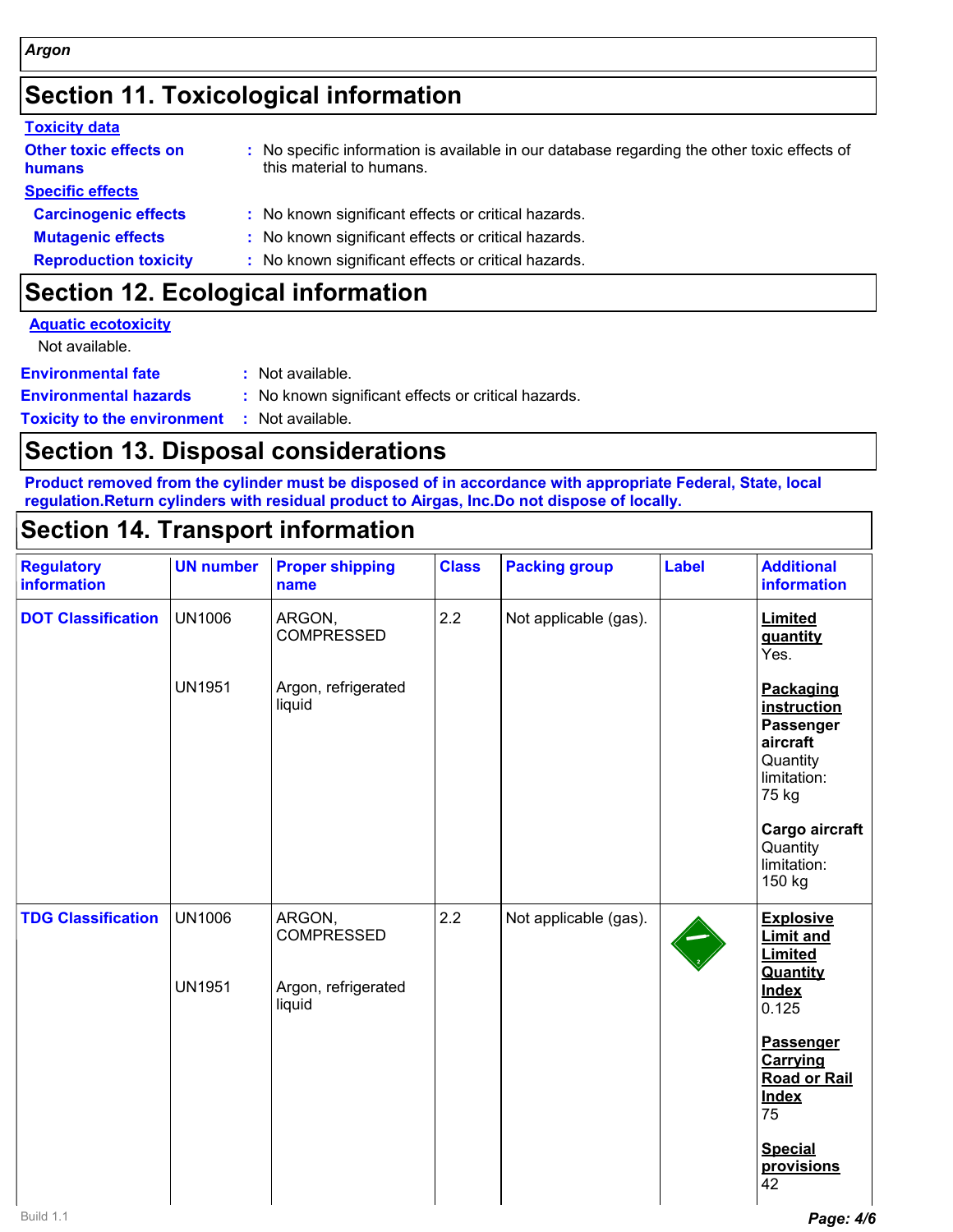#### *Argon*

| <b>Mexico</b><br><b>Classification</b> | UN1006        | ARGON,<br><b>COMPRESSED</b>   | 2.2 | Not applicable (gas). | NONFLAMMABLE GAS |  |
|----------------------------------------|---------------|-------------------------------|-----|-----------------------|------------------|--|
|                                        | <b>UN1951</b> | Argon, refrigerated<br>liquid |     |                       |                  |  |

**"Refer to CFR 49 (or authority having jurisdiction) to determine the information required for shipment of the product."**

# **Section 15. Regulatory information**

| <b>United States</b>            |                                                                                                                                                                                                                                                                                                                                                                                                                                                                                                                                                                                                                                                                                                                                                                                                                                                                                                                                                                                                                                                                                                                                                                                              |  |  |  |  |  |
|---------------------------------|----------------------------------------------------------------------------------------------------------------------------------------------------------------------------------------------------------------------------------------------------------------------------------------------------------------------------------------------------------------------------------------------------------------------------------------------------------------------------------------------------------------------------------------------------------------------------------------------------------------------------------------------------------------------------------------------------------------------------------------------------------------------------------------------------------------------------------------------------------------------------------------------------------------------------------------------------------------------------------------------------------------------------------------------------------------------------------------------------------------------------------------------------------------------------------------------|--|--|--|--|--|
| <b>U.S. Federal regulations</b> | $:$ TSCA 8(a) IUR: argon<br>United States inventory (TSCA 8b): This material is listed or exempted.                                                                                                                                                                                                                                                                                                                                                                                                                                                                                                                                                                                                                                                                                                                                                                                                                                                                                                                                                                                                                                                                                          |  |  |  |  |  |
|                                 | SARA 302/304/311/312 extremely hazardous substances: No products were found.<br>SARA 302/304 emergency planning and notification: No products were found.<br>SARA 302/304/311/312 hazardous chemicals: argon<br>SARA 311/312 MSDS distribution - chemical inventory - hazard identification:<br>argon: Sudden release of pressure                                                                                                                                                                                                                                                                                                                                                                                                                                                                                                                                                                                                                                                                                                                                                                                                                                                            |  |  |  |  |  |
|                                 | Clean Water Act (CWA) 307: No products were found.                                                                                                                                                                                                                                                                                                                                                                                                                                                                                                                                                                                                                                                                                                                                                                                                                                                                                                                                                                                                                                                                                                                                           |  |  |  |  |  |
|                                 | Clean Water Act (CWA) 311: No products were found.                                                                                                                                                                                                                                                                                                                                                                                                                                                                                                                                                                                                                                                                                                                                                                                                                                                                                                                                                                                                                                                                                                                                           |  |  |  |  |  |
|                                 | Clean Air Act (CAA) 112 accidental release prevention: No products were found.                                                                                                                                                                                                                                                                                                                                                                                                                                                                                                                                                                                                                                                                                                                                                                                                                                                                                                                                                                                                                                                                                                               |  |  |  |  |  |
|                                 | Clean Air Act (CAA) 112 regulated flammable substances: No products were found.                                                                                                                                                                                                                                                                                                                                                                                                                                                                                                                                                                                                                                                                                                                                                                                                                                                                                                                                                                                                                                                                                                              |  |  |  |  |  |
|                                 | Clean Air Act (CAA) 112 regulated toxic substances: No products were found.                                                                                                                                                                                                                                                                                                                                                                                                                                                                                                                                                                                                                                                                                                                                                                                                                                                                                                                                                                                                                                                                                                                  |  |  |  |  |  |
| <b>State regulations</b>        | <b>Connecticut Carcinogen Reporting: This material is not listed.</b><br>Connecticut Hazardous Material Survey: This material is not listed.<br>Florida substances: This material is not listed.<br>Illinois Chemical Safety Act: This material is not listed.<br>Illinois Toxic Substances Disclosure to Employee Act: This material is not listed.<br>Louisiana Reporting: This material is not listed.<br>Louisiana Spill: This material is not listed.<br>Massachusetts Spill: This material is not listed.<br><b>Massachusetts Substances:</b> This material is listed.<br>Michigan Critical Material: This material is not listed.<br>Minnesota Hazardous Substances: This material is not listed.<br>New Jersey Hazardous Substances: This material is listed.<br>New Jersey Spill: This material is not listed.<br>New Jersey Toxic Catastrophe Prevention Act: This material is not listed.<br>New York Acutely Hazardous Substances: This material is not listed.<br>New York Toxic Chemical Release Reporting: This material is not listed.<br>Pennsylvania RTK Hazardous Substances: This material is listed.<br>Rhode Island Hazardous Substances: This material is not listed. |  |  |  |  |  |
| <b>Canada</b>                   |                                                                                                                                                                                                                                                                                                                                                                                                                                                                                                                                                                                                                                                                                                                                                                                                                                                                                                                                                                                                                                                                                                                                                                                              |  |  |  |  |  |
| <b>WHMIS (Canada)</b>           | : Class A: Compressed gas.                                                                                                                                                                                                                                                                                                                                                                                                                                                                                                                                                                                                                                                                                                                                                                                                                                                                                                                                                                                                                                                                                                                                                                   |  |  |  |  |  |
|                                 | <b>CEPA Toxic substances:</b> This material is not listed.<br><b>Canadian ARET:</b> This material is not listed.<br><b>Canadian NPRI:</b> This material is not listed.<br>Alberta Designated Substances: This material is not listed.<br>Ontario Designated Substances: This material is not listed.<br>Quebec Designated Substances: This material is not listed.                                                                                                                                                                                                                                                                                                                                                                                                                                                                                                                                                                                                                                                                                                                                                                                                                           |  |  |  |  |  |